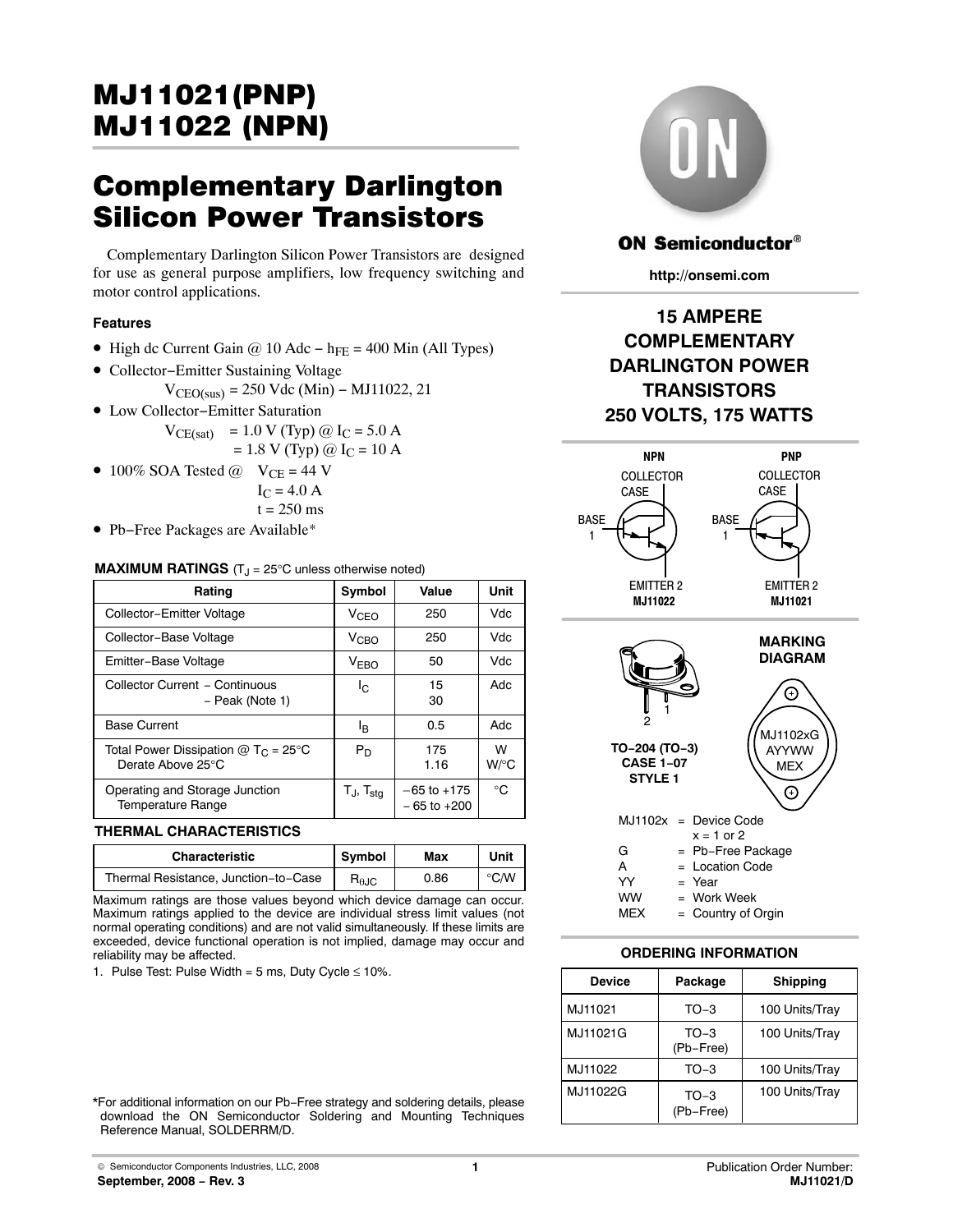#### **MJ11021(PNP) MJ11022 (NPN)**





For NPN test circuit reverse diode and voltage polarities.

**Figure 2. Switching Times Test Circuit**

h<sub>fe</sub> | 75 | − | −

| <b>ELECTRICAL CHARACTERISTICS</b> ( $T_C = 25^\circ$ C unless otherwise noted) |  |
|--------------------------------------------------------------------------------|--|
|                                                                                |  |

| <b>Characteristic</b>                                                                                                                                                     |                    | Symbol            | Min               | Max                      | Unit |
|---------------------------------------------------------------------------------------------------------------------------------------------------------------------------|--------------------|-------------------|-------------------|--------------------------|------|
| <b>OFF CHARACTERISTICS</b>                                                                                                                                                |                    |                   |                   |                          |      |
| Collector-Emitter Sustaining Voltage (Note 1)<br>$(I_C = 0.1$ Adc, $I_B = 0$ )                                                                                            | MJ11021, MJ11022   | $V_{CEO(sus)}$    | 250               | $\overline{\phantom{0}}$ | Vdc  |
| <b>Collector Cutoff Current</b><br>$(V_{CF} = 125, IB = 0)$                                                                                                               | MJ11021, MJ11022   | <b>I</b> CEO      | $\qquad \qquad -$ | 1.0                      | mAdc |
| <b>Collector Cutoff Current</b><br>$(V_{CE}$ = Rated $V_{CB}$ , $V_{BE(off)}$ = 1.5 Vdc)<br>$(V_{CE}$ = Rated $V_{CB}$ , $V_{BE(off)}$ = 1.5 Vdc, T <sub>J</sub> = 150°C) |                    | <b>I</b> CEV      |                   | 0.5<br>5.0               | mAdc |
| Emitter Cutoff Current ( $V_{BE}$ = 5.0 Vdc, $I_C$ = 0)                                                                                                                   |                    | <b>EBO</b>        |                   | 2.0                      | mAdc |
| <b>ON CHARACTERISTICS (Note 1)</b>                                                                                                                                        |                    |                   |                   |                          |      |
| DC Current Gain<br>$(I_C = 10$ Adc, $V_{CE} = 5.0$ Vdc)<br>$(I_C = 15$ Adc, $V_{CF} = 5.0$ Vdc)                                                                           |                    | $h_{FE}$          | 400<br>100        | 15,000                   |      |
| <b>Collector-Emitter Saturation Voltage</b><br>$(I_C = 10$ Adc, $I_R = 100$ mA)<br>$(I_C = 15$ Adc, $I_B = 150$ mA)                                                       |                    | $V_{CE(sat)}$     |                   | 2.0<br>3.4               | Vdc  |
| Base-Emitter On Voltage<br>$I_C = 10$ A, $V_{CF} = 5.0$ Vdc)                                                                                                              |                    | $V_{BE(on)}$      |                   | 2.8                      | Vdc  |
| Base-Emitter Saturation Voltage<br>$(I_C = 15$ Adc, $I_R = 150$ mA)                                                                                                       |                    | $V_{BE(sat)}$     |                   | 3.8                      | Vdc  |
| <b>DYNAMIC CHARACTERISTICS</b>                                                                                                                                            |                    |                   |                   |                          |      |
| Current-Gain Bandwidth Product<br>$(I_C = 10$ Adc, $V_{CF} = 3.0$ Vdc, f = 1.0 MHz)                                                                                       |                    | $[h_{\text{fe}}]$ | 3.0               | $\qquad \qquad \qquad$   | Mhz  |
| Output Capacitance ( $V_{CB}$ = 10 Vdc, $I_E$ = 0, f = 0.1 MHz)                                                                                                           | MJ11022<br>MJ11021 | $C_{\alpha b}$    |                   | 400<br>600               | pF   |

#### **SWITCHING CHARACTERISTICS**

 $(I_C = 10$  Adc,  $V_{CE} = 3.0$  Vdc,  $f = 1.0$  kHz)

Small−Signal Current Gain

|                       |                                                                                    |                | <b>Typical</b> |            |      |
|-----------------------|------------------------------------------------------------------------------------|----------------|----------------|------------|------|
| <b>Characteristic</b> |                                                                                    | Symbol         | <b>NPN</b>     | <b>PNP</b> | Unit |
| Delay Time            |                                                                                    | ιq             | 150            | 75         | ns   |
| <b>Rise Time</b>      | $(V_{CC} = 100 V, I_C = 10 A, I_B = 100 mA$<br>$V_{BE(off)} = 50 V$ (See Figure 2) | L۳             | 2. ا           | 0.5        | μs   |
| Storage Time          |                                                                                    | ւ <sub>s</sub> | 4.4            | 2.7        | μs   |
| <b>Fall Time</b>      |                                                                                    | I٤             | 10.0           | 2.5        | μs   |

1. Pulsed Test: Pulse Width = 300  $\mu$ s, Duty Cycle  $\leq 2\%$ .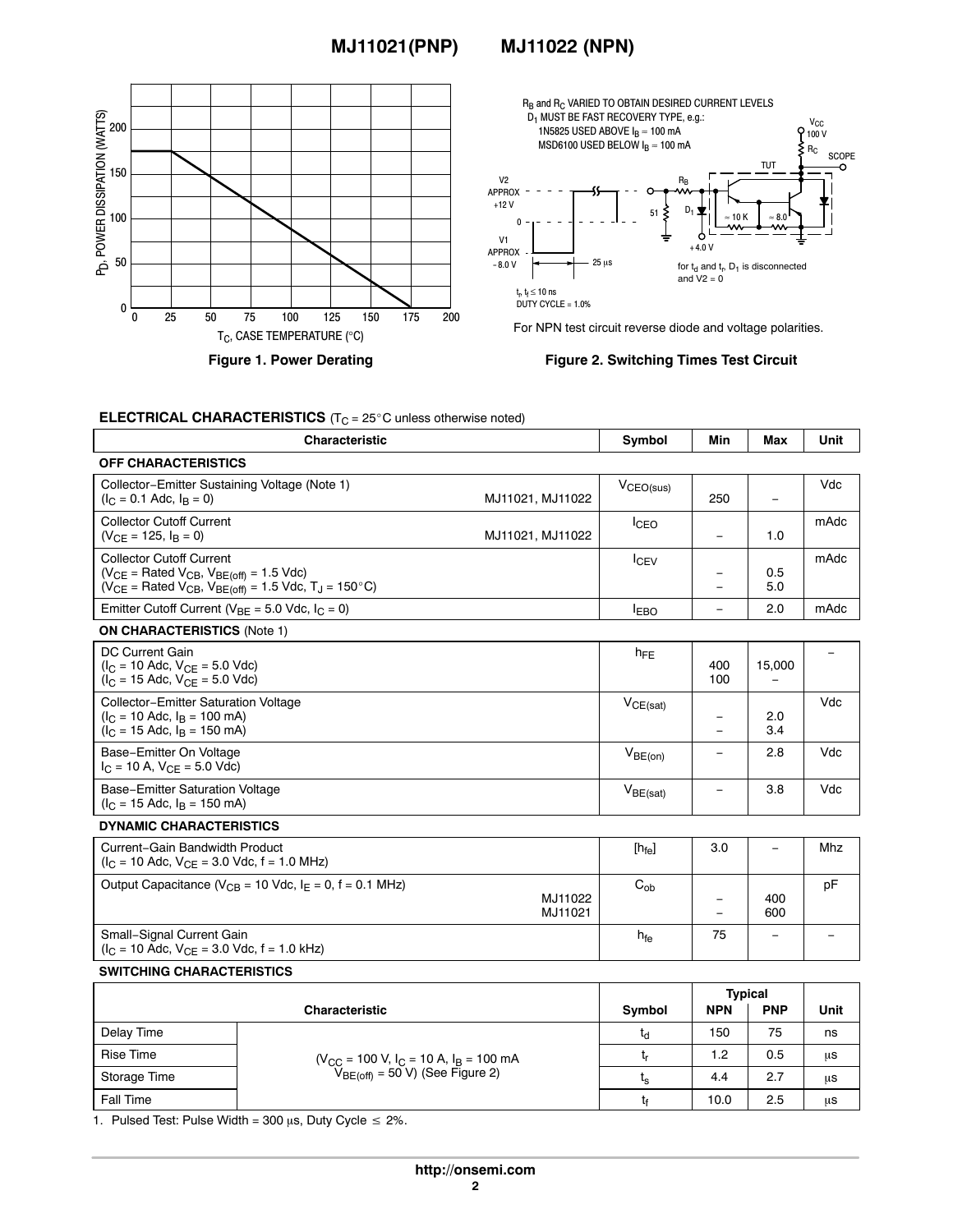#### **MJ11021(PNP) MJ11022 (NPN)**



V<sub>CF</sub>, COLLECTOR-EMITTER VOLTAGE (VOLTS) 3.0 50 100 5.0 10 20 200 7.0 30 70 150

**Figure 4. Maximum Rated Forward Bias Safe Operating Area (FBSOA)**

#### **FORWARD BIAS**

There are two limitations on the power handling ability of a transistor average junction temperature and second breakdown. Safe operating area curves indicate  $I_C - V_{CE}$ limits of the transistor that must be observed for reliable operation, i.e., the transistor must not be subjected to greater dissipation than the curves indicate. Example 1. Solution than the curves indicate.<br>The data of Figure 4 is based on  $T_{J(pk)} = 175^{\circ}C$ , T<sub>C</sub> is

variable dependIng on conditions. Second breakdown pulse limits are valid for duty cycles to 10% provided  $T_{J(pk)}$ limits are valid for duty cycles to 10% provided  $T_{J(pk)} \le 175^{\circ}$ C.  $T_{J(pk)}$  may be calculated from the data in Figure 3. At high case temperatures thermal limitations will reduce the power that can be handled to values less than the limitations imposed by second breakdown.

#### V<sub>CE</sub>, COLLECTOR-EMITTER VOLTAGE (VOLTS) **Figure 5. Maximum RBSOA, Reverse Bias Safe Operating Area**

0 180 220 20 100 140 260 60

#### **REVERSE BIAS**

0

For inductive loads, high voltage and high current must be sustained simultaneously during turn−off, in most cases, with the base to emitter junction reverse biased. Under these conditions the collector voltage must be hold to a safe level at or below a specific value of collector current. This can be accomplished by several means such as active clamping, RC snubbing, load line shaping, etc. The safe level for these devices is specified as Reverse Bias Safe Operating Area and represents the voltage−current conditions during reverse biased turn−off. This rating is verified under clamped conditions so that the device is never subjected to an avalanche mode. Figure 5 gives ROSOA characteristics.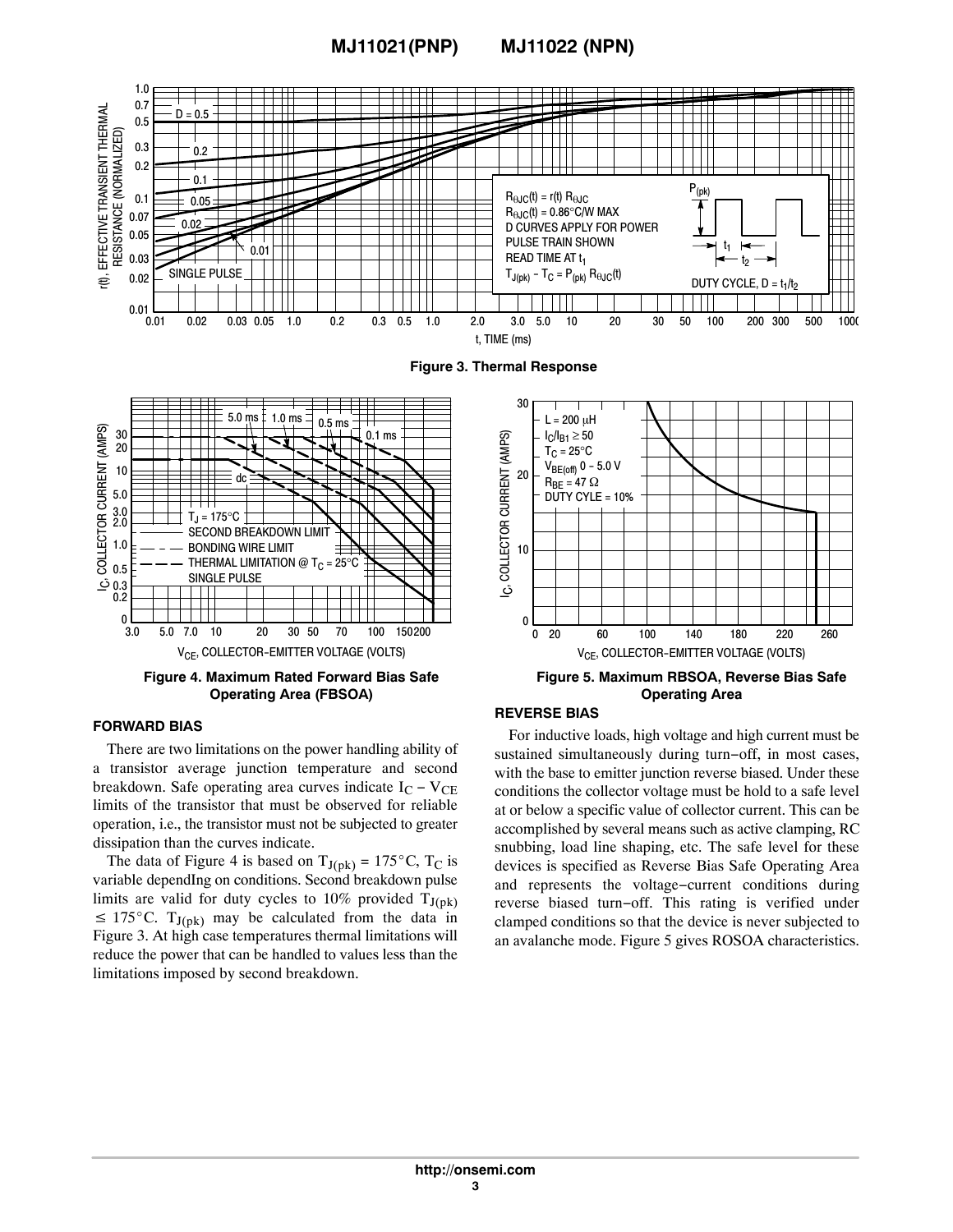

**Figure 8. "On" Voltages**